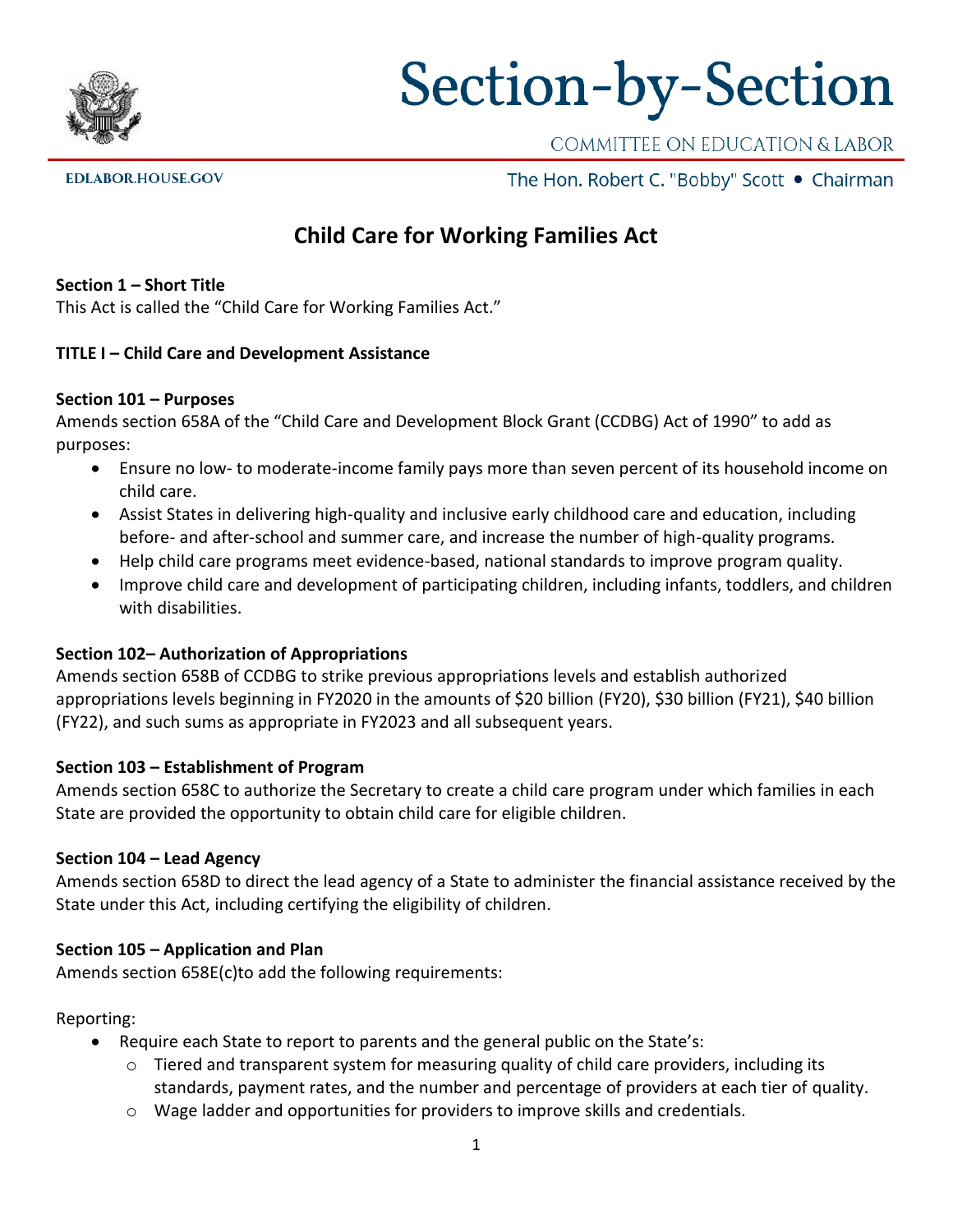- Requires States to demonstrate how they facilitate participation of staff of eligible child care providers in organizations that foster the professional development and stakeholder engagement of the child care workforce.
- Amends section  $(c)(2)(0)(i)$  to ensure coordination with other programs operating at the federal, State, and local levels such as preschool programs, programs serving homeless children and children in foster care, and programs funded under IDEA.
- Requires States to give priority for services for children in underserved areas, children with disabilities, and infants and toddlers with disabilities.
- Ensures States will provide assistance only to providers that prohibit the use of suspension and expulsion and prohibit the use of aversive behavioral interventions.

# Assurances:

- Ensures that child care providers do not charge the family of an eligible child more than the applicable copayment.
- Requires States to describe how eligible child care providers will prioritize children with disabilities and infants and toddlers with disabilities for slots in programs.

Tiered System for Measuring Program Quality:

- Requires States, in collaboration with stakeholders, to create a tiered and transparent system for measuring the quality of child care providers that:
	- o Applies to all eligible child care providers (except family, friend, or neighbor care that elect to be covered under a separate clause).
	- $\circ$  Includes a set of standards for determining the tier of quality of a provider based on rigorous, evidence-based standards (which may be Head Start Performance Standards).
	- o Includes indicators that are appropriate for different types of providers and different age groups and different standards for non-traditional hours
	- o Provides sufficient resources to enable standards at the entry tier to increase in rigor over time.

# Payment Rates:

- Requires the State to certify that payment rates for child care assistance:
	- $\circ$  Are based on a cost estimation model and approved by the Secretary of HHS.
	- $\circ$  Correspond to differences in quality based on a State's tiered and transparent system.
	- o May include a bonus to providers serving children during nontraditional hours, and waiving a copayment for children identified as eligible for assistance from child protective services.

Cost Estimation Model:

- Requires the State to:
	- o Develop a cost estimation model for providers at each tier of the State's tiered and transparent system and for providers of family, friend, and neighbor care.
	- o Describe how its payment rates ensure that wages for staff of child care providers are:
		- Comparable to wages for elementary educators with similar credentials and experience.
		- Provide a living wage for all staff of child care providers.
		- Delink provider payment rates from children's occasional absences.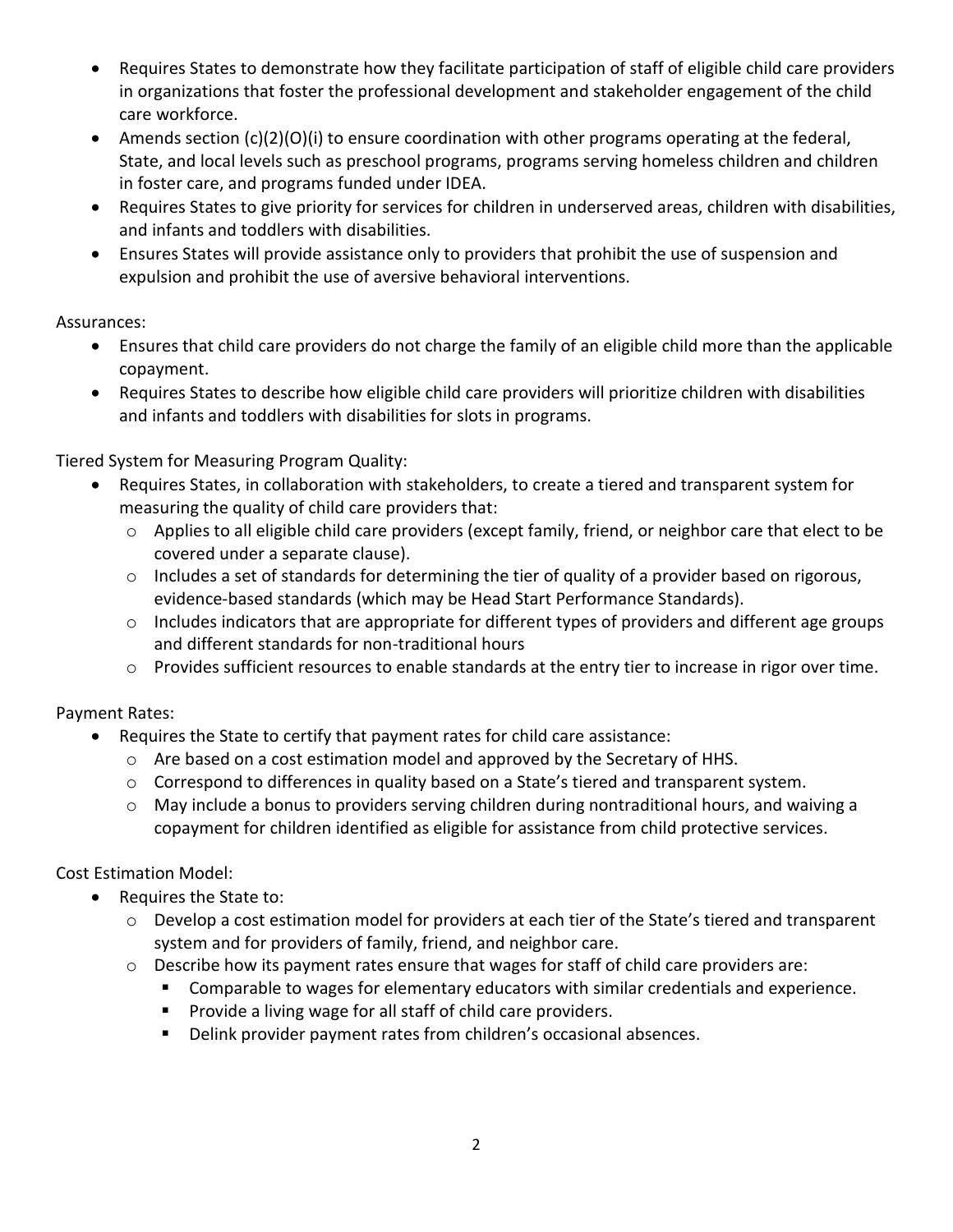Sliding Scale:

- Requires the State to ensure that:
	- $\circ$  Families receiving assistance under this subchapter will pay the appropriate copayment, or another entity will pay the copayment on behalf of the family, voluntarily or in accordance with the law.
	- $\circ$  Copayments will be based on a sliding scale providing that a family with a family income:
		- Of no more than 75 percent of the State median income will not pay a copayment.
		- Between 75-100 percent of State median income will pay a copayment between 0-2 percent of the family's income.
		- Between 100-125 percent of State median income will pay a copayment between 2-4 percent of the family's income.
		- Between 125-150 percent of State median income will pay a copayment between 4-7 percent of the family's income.
	- $\circ$  A family with a child that is eligible for Head Start does not have to pay a copayment.

# **Section 106 – Limitations**

Amends section 658F by making conforming edits.

# **Section 107 – Activities to Improve the Quality of Child Care**

Amends section 658G to make the following changes to the quality set aside.

In General:

- During fiscal years 2020 through 2022, a State may use 50 percent of its allotment for quality improvement activities, during which time it may use quality improvement funds for:
	- $\circ$  Remodeling, renovation, repair, or construction, with priority given to providers of highquality and inclusive care for children with disabilities, care during non-traditional hours, providers in rural areas, and providers in underserved areas or areas of concentrated poverty.
- For fiscal year 2023 and each subsequent year, a State will receive an amount equal to 10 percent of its allotment (paid out quarterly) for quality improvement activities.

Quality Improvement Grants:

- A State shall use quality child care amounts to make two types of grants:
	- $\circ$  Startup grants for providers who cannot yet participate in the State's tiered system for measuring program quality.
	- $\circ$  Improvement grants to help all child care providers move up in the tiered and transparent system.

Activities to Assist Homeless Children and Children in Foster Care:

• Requires States to use quality child care amounts to improve access to child care services for homeless children and children in foster care, including by ensuring immediate enrollment, training on identifying and supporting children and families, and specific outreach.

Training and Professional Development:

• Expands the list of allowable training and professional development activities to include: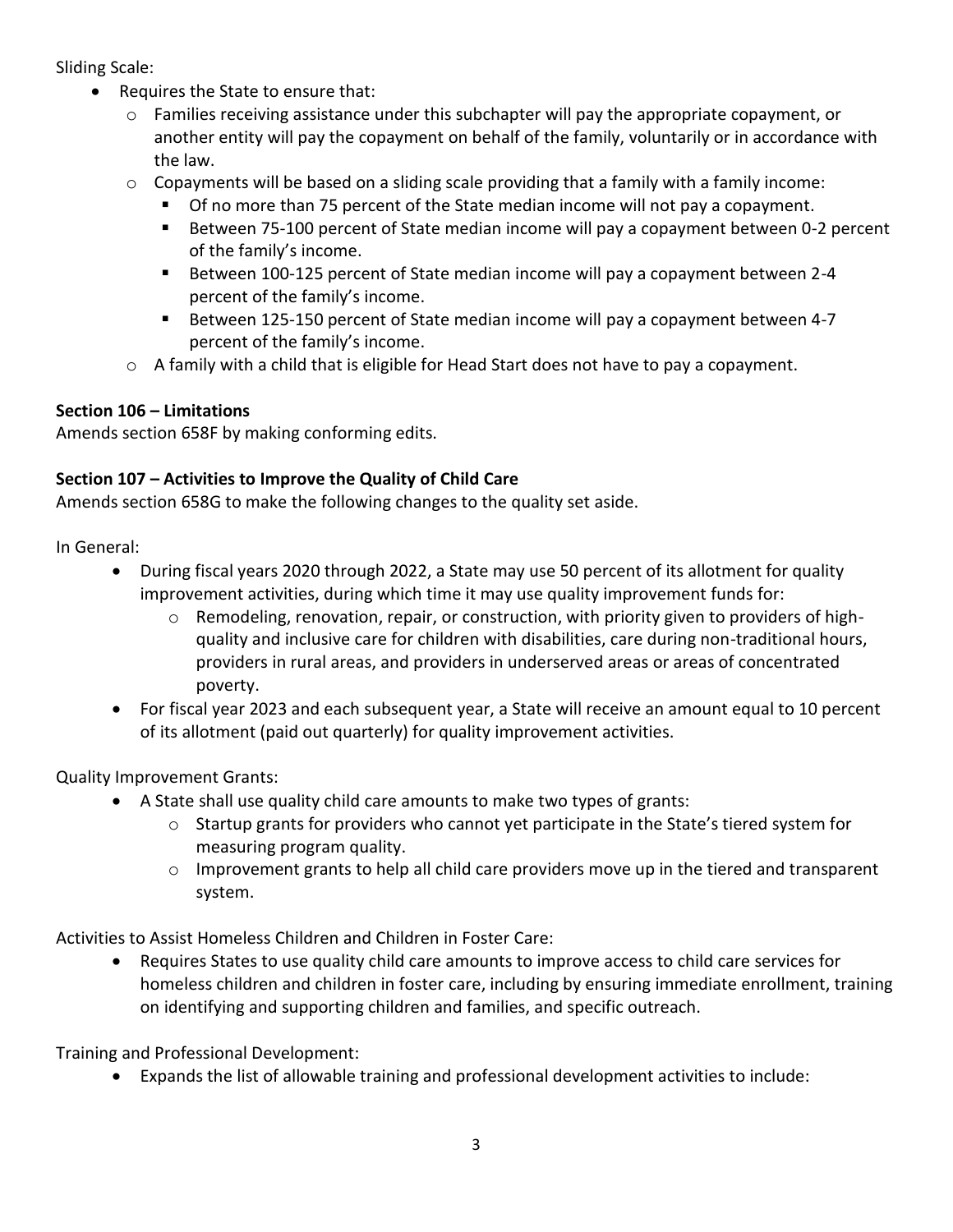- o Implementing effective behavior management strategies (and related training), including multi-tiered systems of support such as positive behavior interventions and supports, and trauma informed care, that:
	- Promote positive social and emotional development;
	- **•** Prevent and reduce challenging behaviors, including by setting consistent expectations for all students; and
	- Eliminate suspensions, expulsions, and aversive behavioral interventions.
- o Connecting staff members of child care providers with available Federal and State financial aid, or other resources, to assist in pursuing postsecondary training and creating or expanding Statewide scholarship programs to obtain credentials related to child care; developing apprenticeship programs; and supporting articulation agreements between public institutions of higher education that offer 2-year programs and public institutions of higher education that offer 4-year programs.
- o Undertaking efforts to improve staff diversity of eligible providers and recruit a more diverse workforce.

Programs and Services for Infants and Toddlers:

• Maintains allowable infant and toddler quality improvement activities, including activities to improve the quality of infant and toddler care and health and safety, cognitive and physical development, well-being, or social and emotional development, including providing health and safety training for providers and caregivers.

Inclusive Care for Children with Disabilities and Infants and Toddlers with Disabilities:

- Requires States to use quality child care amounts to improve the supply of eligible child care providers that provide high-quality and inclusive care for children with disabilities and infants and toddlers with disabilities, which shall include:
	- $\circ$  Offering training, professional development, or coaching opportunities that relate to the use of evidence-based, developmentally, and age-appropriate strategies.
	- $\circ$  Improving the ability of parents to access transparent and easy-to-understand consumer information.
	- $\circ$  Promoting and expanding child care providers' ability to provide developmentally appropriate services for infants and toddlers with disabilities through improved coordination of systems, services, and other activities.

# Other Activities:

- Permits States to spend quality child care amounts to:
	- $\circ$  Develop, implement, or enhance the State's tiered and transparent system for measuring the quality of child care providers.
	- $\circ$  Support eligible child care providers to eliminate suspensions, expulsions, and aversive behavioral interventions.
	- o Establish or expand high-quality, inclusive school-age child care standards for beforeand after-school care and summer care and inclusive community or neighborhoodbased family and child development centers.
	- o Support child care providers in providing accessible comprehensive services for children and their families, including screenings of vision, hearing, health (including mental health), dental health, and development (including early literacy and math skill development) support services, such as parent education, home visiting, family literacy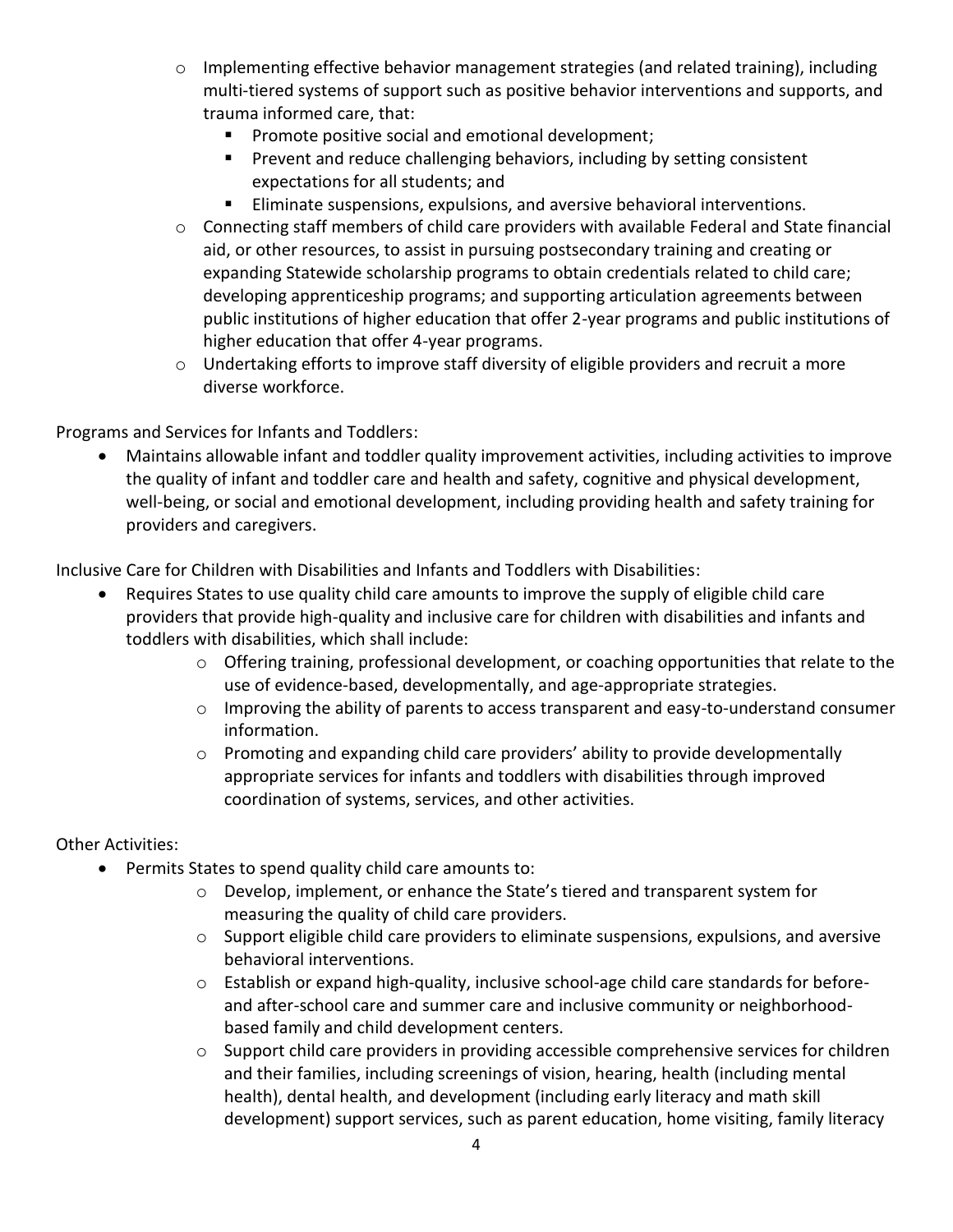services, and regular, age-appropriate, nutrition education for children and their families.

# **Section 109 – Payments to States**

Amends section 658J to define the terms "FMAP", and "infant or toddler."

# Payments to States

- Requires the Secretary to:
	- $\circ$  Pay each State with an application approved under section 658E an amount for each quarter equal to the FMAP of expenditures in the quarter for child care assistance under the plan for eligible children, other than such children who are infants or toddlers, and for children who are infants and toddlers, an amount for each quarter equal to 90 percent of expenditures in the quarter for child care assistance under the plan for eligible children.
	- $\circ$  Pay each State with such an approved application an amount for each quarter equal to 50 percent of expenditures in the quarter for administrative costs.
- State Entitlement —This subchapter constitutes budget authority in advance of appropriations Acts and represents the obligation of the Federal Government to provide for payments to States under this section from amounts provided under section 658B(a).

# **Section 110 – Reports and Audits**

Amends section 658K to add reporting on whether children receiving assistance are children with disabilities or infants and toddlers with disabilities.

# **Section 111 – Reports, Hotline, and Web Site**

Amends section 658L to requires the State's Web site to provide directly or through linkages to State databases, at a minimum:

- Provider-specific information from a tiered and transparent system for measuring the quality of child care providers.
- Information about high-quality and inclusive care for children with disabilities and infants and toddlers with disabilities, including child care with early intervention services.

# **Section 112 – Nondiscrimination**

Amends section 658N to prohibit discrimination on the basis of race, color, religion, national origin, sex, sexual orientation, gender identity, or disability under any program or activity under this subchapter.

• Clarify that nothing in this subchapter shall be construed to invalidate or limit rights, remedies, procedures, or legal standards available to victims of discrimination in employment or in provision of programs and activities under any other Federal law or law of a State or political subdivision of a State

# **Section 113– Indian Tribes and National Activities**

Amends section 658O to:

• Require the Secretary to reserve a portion of the amount appropriated in each fiscal year for payments to Guam, American Samoa, the Virgin Islands of the United States, and the Commonwealth of the Northern Mariana Islands in accordance with the respective needs of those territories, the population of eligible children, the population of eligible children from low-income families, to be served by the territory involved, and the cost of child care in the territory.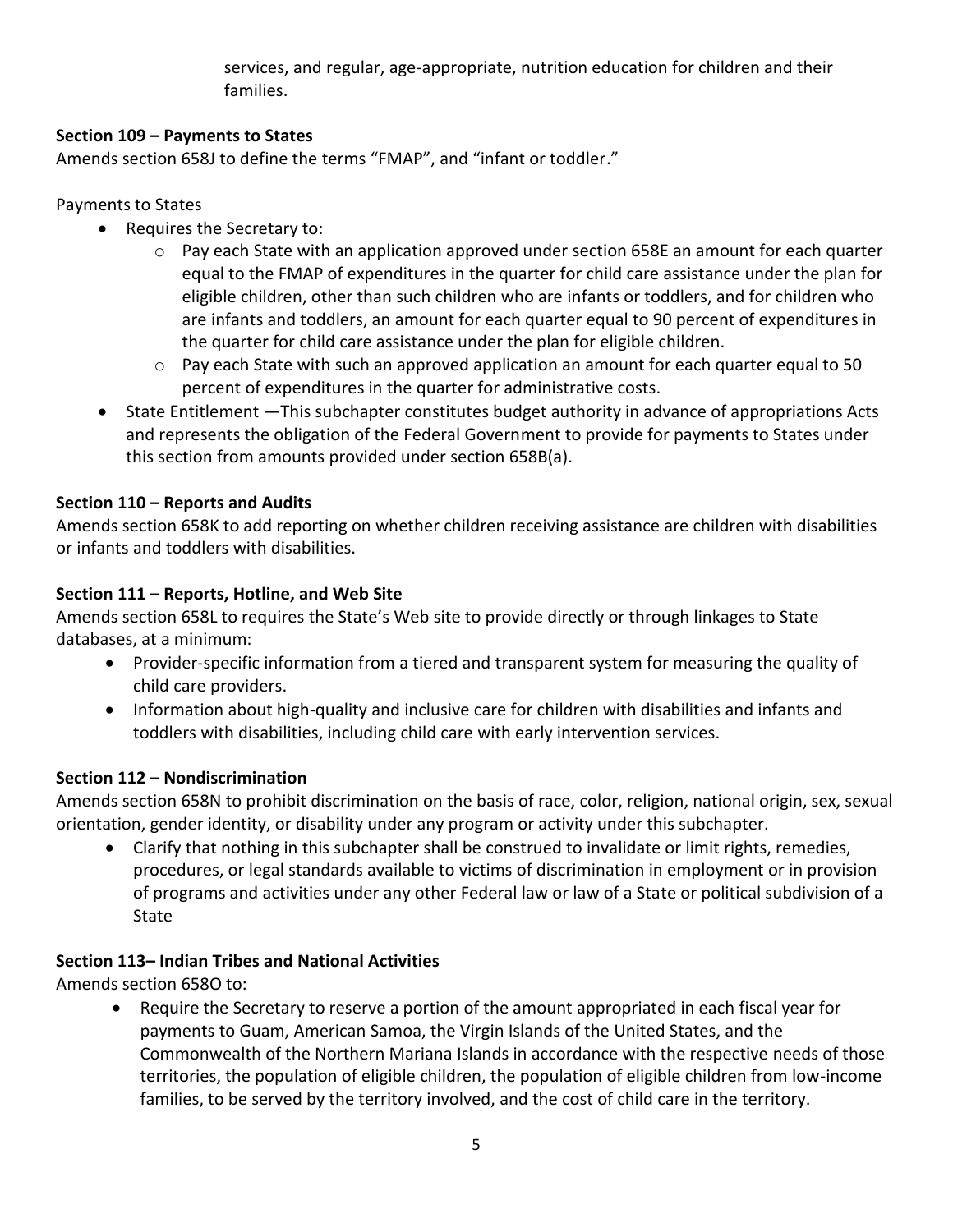• Require the Secretary to reserve the remainder of the amount appropriated under in each fiscal year for payments to Indian tribes and tribal organizations with approved applications based on the population of Indian or Native Hawaiian eligible children, the cost of child care in the area, and whether awarding a grant or contract will increase the number of programs that meet the State's quality standards.

#### **Section 114– Definitions**

Amends section 658P to define the terms "eligible child", "foster care", "gender identity", "high-quality and inclusive care", "homeless child", "infant or toddler with a disability", "sex", and "sexual orientation".

#### **TITLE II – High-Quality Preschool**

#### **Section 201 − Formula Grants to States to Establish Voluntary High-Quality Preschool Programs**

Definitions:

• Defines the terms "child with a disability", "dual language learner", "eligible child", "eligible provider", "foster care", "governor", "high-need local educational agency", "homeless child", "infant or toddler with a disability", "low-income child", "outlying areas", "poverty line", "specialized instructional support personnel", "and State".

Allotments to States:

- Requires the Secretary of HHS to reserve:
	- o Not less than 1 and not more than 2 percent for Indian tribes and tribal organizations.
	- $\circ$  % of 1 percent for the outlying areas.
	- $\circ$  % of 1 percent of eligible local entitles that serve children in families engaged in migrant or seasonal agricultural labor.
	- o 5 percent for State leadership activities.

Allotment Formula:

• Requires the Secretary of HHS, in collaboration with the Secretary of Education, to allot to each State with an approved application an amount that bears the same ratio of low-income children under 6 in the State to the total number of children under 6.

State Reservation:

- Requires the State to use its reservation for:
	- $\circ$  Ongoing professional development opportunities for school principals, school superintendents, teachers, specialized instructional support personnel, and teacher assistants to improve their practices.
	- o Grants to improve equitable access to high-quality preschool programs, including conducting a preschool equity review that includes data on the percentage of children participating in preschool programs disaggregated by:
		- Children with disabilities.
		- Low-income children.
		- Children from major ethnic and racial groups.
		- Dual language learners.

State Application: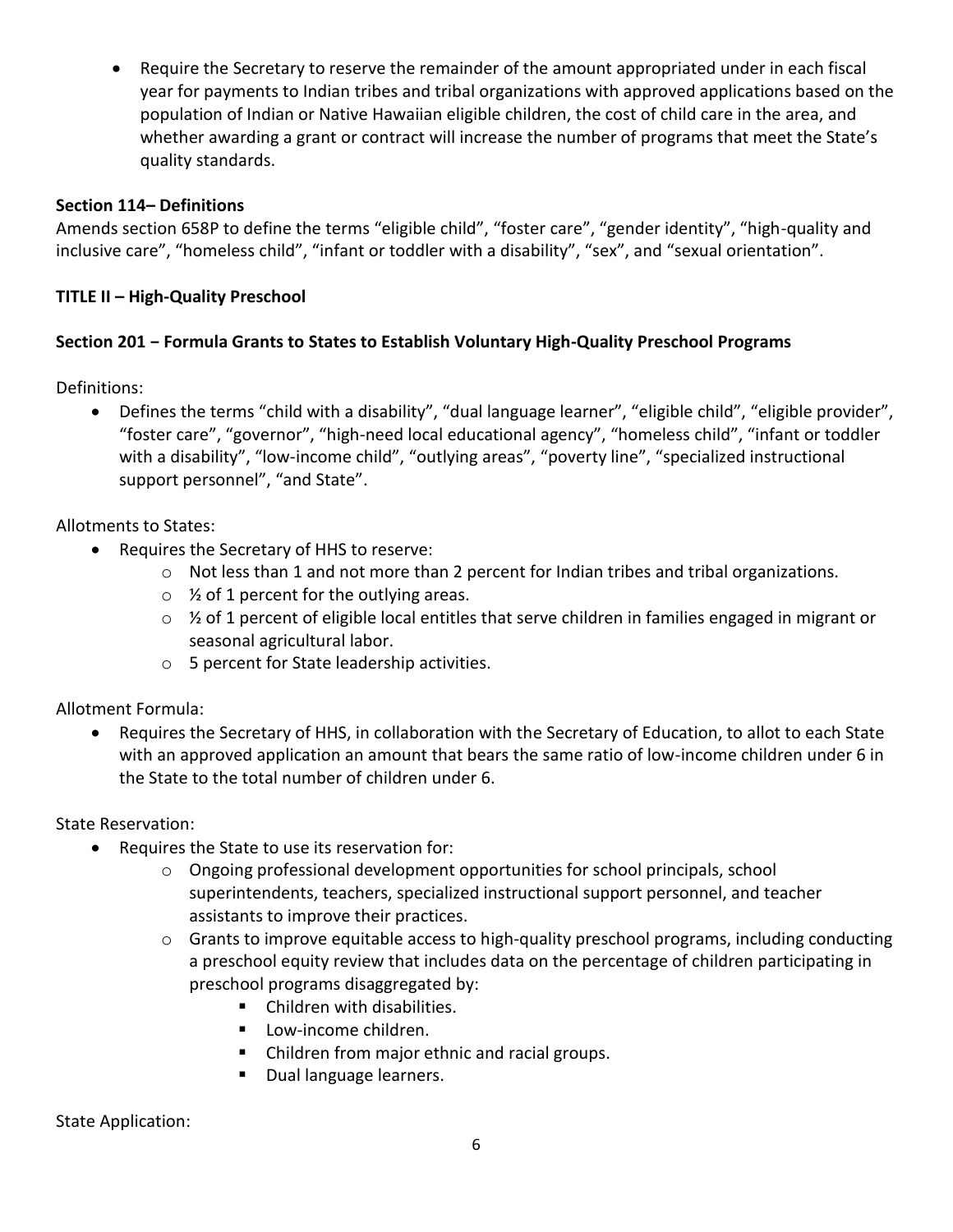- Requires the Governor of a State to submit an application that includes:
	- o A description of how the State will provide access to high-quality preschool during the school day for eligible children in the State within 3 years.
	- $\circ$  How the State will improve transitions from early childhood education to elementary school.
	- o How the State plans to increase the number of children in the State who are enrolled in fullday kindergarten programs, if applicable.
	- o An assurance that preschool programs funded under this title will:
		- Meet Head Start's duration requirements.
		- Provide expedited enrollment to homeless children, children in foster care, and migratory children.
		- Conduct outreach to families of homeless children, dual language learners, children in foster care, children and infants and toddlers with disabilities, and migratory children.
		- **•** Provide salaries to staff that are on the same pay scale as elementary school educators with similar credentials and experience.
		- Require high staff qualifications for teachers, including, at a minimum, meeting the staff qualifications included in the quality standards of the National Institute for Early Education Research that are in effect on the date of enactment of this Act by not later than 4 years after the date the State first receives an allotment under this section.
	- $\circ$  An assurance that the State will provide assistance under this section only to eligible providers that prohibit the use of suspension, expulsion, and aversive behavioral interventions.

Uses of Funds: Requires the State to use funds to carry out the activities described in its application**.** 

Match Required**:** Requires States to provide a 10 percent match.

Reporting:

- Requires States to submit an annual report that includes, at a minimum:
	- o A description of how the State used its funds.
	- o A summary of the State's progress towards universal preschool.
	- $\circ$  An evaluation of the State's progress towards equitable access to preschool, as described in the Preschool Equity review.
	- $\circ$  The number and percentage of children participating in preschool programs, disaggregated by race, ethnicity, family income, child age, disability, and whether the children are homeless children, children in foster care, or dual language learners.
	- o the number and percentage of children in the State participating in public kindergarten programs, disaggregated by race, family income, child age, disability, and whether the children are homeless children, children in foster care, or dual language learners.

Maintenance of Effort: Requires the State to maintain its effort year to year and provides for a waiver of extenuating circumstances.

Supplement Not Supplant: Funds received under this section shall be used to supplement and not supplant other Federal, State, and local public funds expended on early childhood education programs in the State.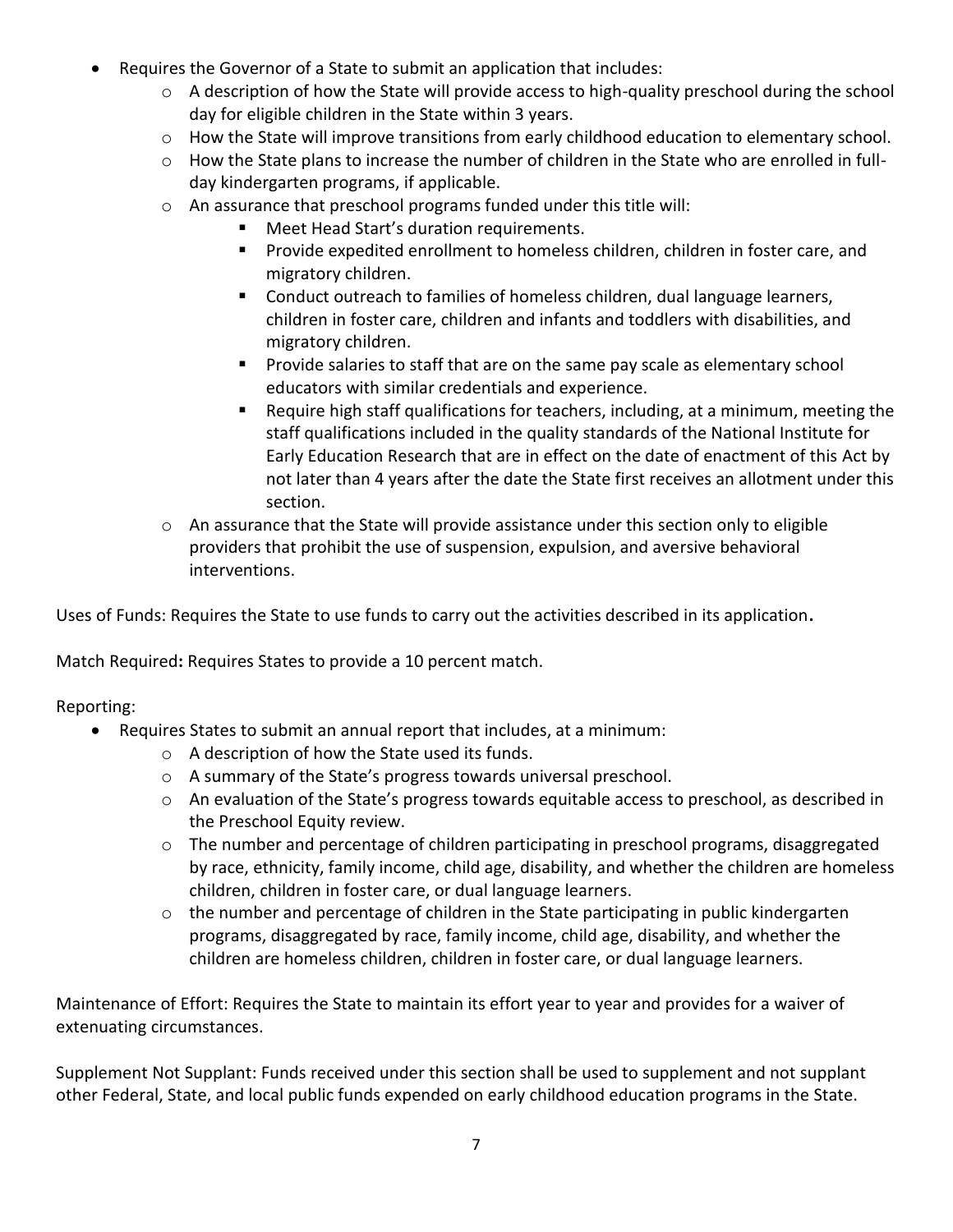Authorization of Appropriations: Authorizes and appropriates \$8 billion for each of the fiscal years 2020-2030.

# **TITLE III−Head Start Duration**

# **Section 301 – Extended Duration**

In General:

- Amends the Head Start Act to authorize the Secretary to make grants to Head Start (including Early Head Start) agencies to enable such agencies to:
	- o Provide access to a full school year and full school day of services;
	- $\circ$  In the case of a Head Start agency that already meets full school year, full school day service needs within the community, make quality improvements; and
	- o In the case of a Migrant and Seasonal Head Start agency, provide additional service hours.

Application:

- Requires a Head Start agency wanting a grant to submit an application that includes:
	- $\circ$  The number of currently funded slots and slots that meet duration requirements.
	- o A description of the agency's approach to transition all slots to meet duration requirements.
	- $\circ$  A budget justification that estimates the funding necessary to meet duration requirements.
- Provides for an exception for migrant and seasonal Head Start agencies and priority for migrant and seasonal Head Start agencies that operate fewer than 8 months per year.
- Provides for an exception for Head Start agencies that already meet full school year, full school day service needs within the community.

Uses of Funds:

- Allows a Head Start agency to use funds to cover the costs associated with extending hours of service for the current enrollment, such as costs for:
	- $\circ$  The purchase, rental, renovation, and maintenance of additional facilities;
	- o Ongoing purchases of classroom supplies;
	- o Staff providing services during the extended hours; and
	- $\circ$  Professional development to staff transitioning to providing services during the extended hours.
- Allows a Head Start agency that already meets full school year, full school day service needs within the community to use funds for quality improvement activities.

Reservations:

- Requires the Secretary to reserve \$4.0 billion for the costs of facilities and additional funds for other supports described in subsection (c).
- Requires the Secretary to reserve 4.5 percent for migrant or seasonal Head Start programs for the activities described in subsection (c).

Authorization of Appropriations: Authorizes \$3.876 billion for FY20, \$648 million for FY21, and \$1.019 billion for FY22.